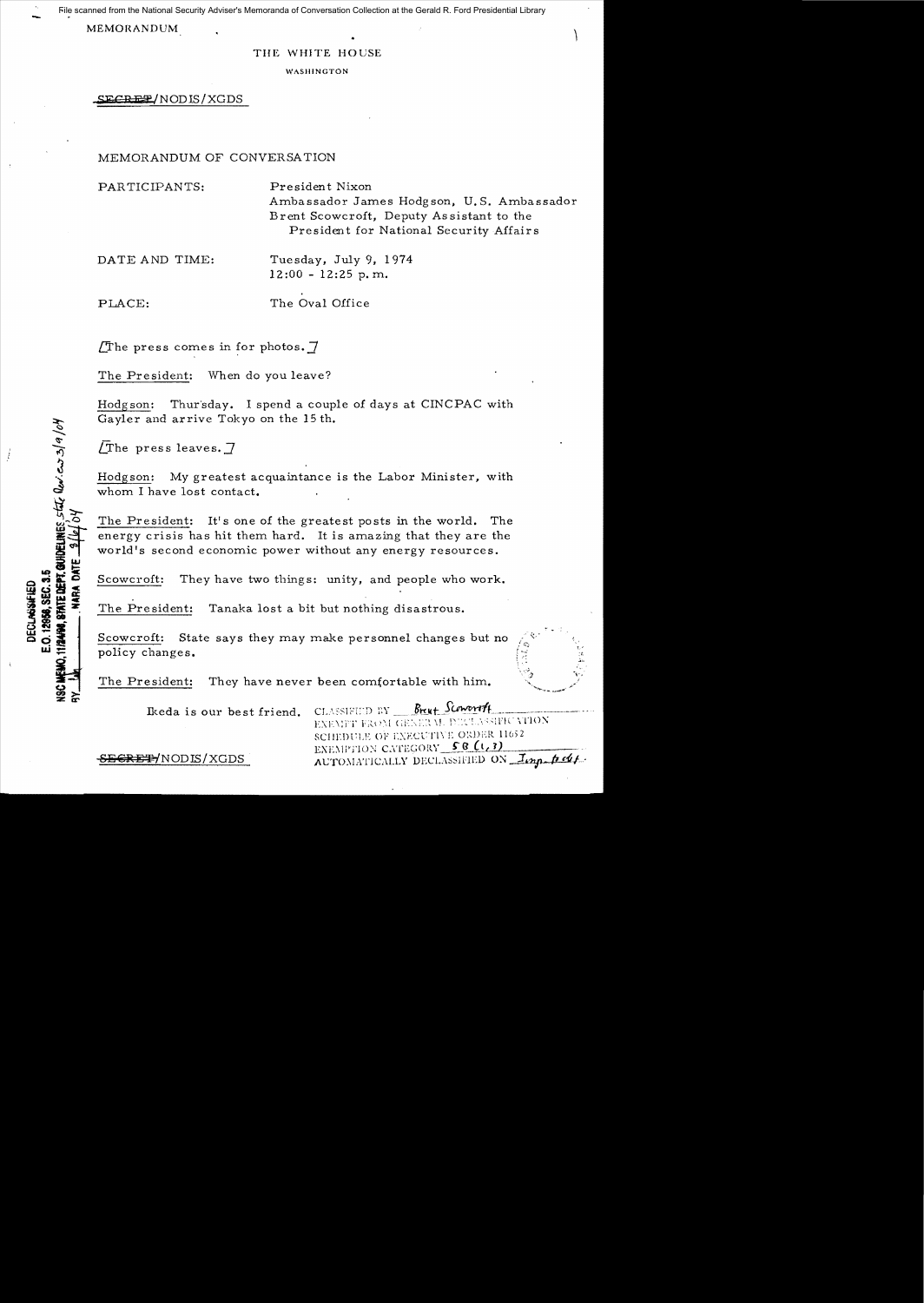### --:S!SCRB!!F /NODIS /XGDS - 2 -

Scowcroft: I thought so.

The President: As a matter of fact, if the Liberals change, he could still be in. You must keep contact with all of them.

You should assure the Japanese on the defense arrangements and in the economic area. We consider them partners equal to Europe. When I talk with the Europeans, I always insist the Japanese be included. The Europeans complain the Japanese have no defense expenses. The Japanese are hard bargainers -- they usually get bakc two for one. We want the Japanese to pick up some of the economic load we have been carrying.

It's a different world -- they are hard to read even though they maybe not appear so. On the other hand, they talk rather freely.

You will be asked about my visit. It has been under active consideration for some time but there's nothing specific yet. I would hope some time this year -- perhaps in November. Just say we are planning for this year  $-$ - then if we have to slip we could at least announce it this year.

When the Emperor and his wife can come, just say they are welcome. They planned to come once and had to postpone. I hope it will be soon.

Pay attention to the old guard -- Kishi and Sato. Pay courtesy calls on them. Anyone you see I probably will have met. The problems generally should be right down your alley. They will undoubtedly get a labor push -- they sure have controlled it. Their vertical structure -keeping everyone employed - - is amazing.

Hodgson: On energy, can I say we hope to work with them?

The President: Absolutely. If we go into business for ourselves we will all be pushed against the wall. We must consult, cooperate, and try to get prices down to a reasonable level.

In terms of our own hopes for self-sufficiency, we will share our results with them. We are sympathetic to their moves with the Soviet energy projects.

eECH Er{NODIS/XGDS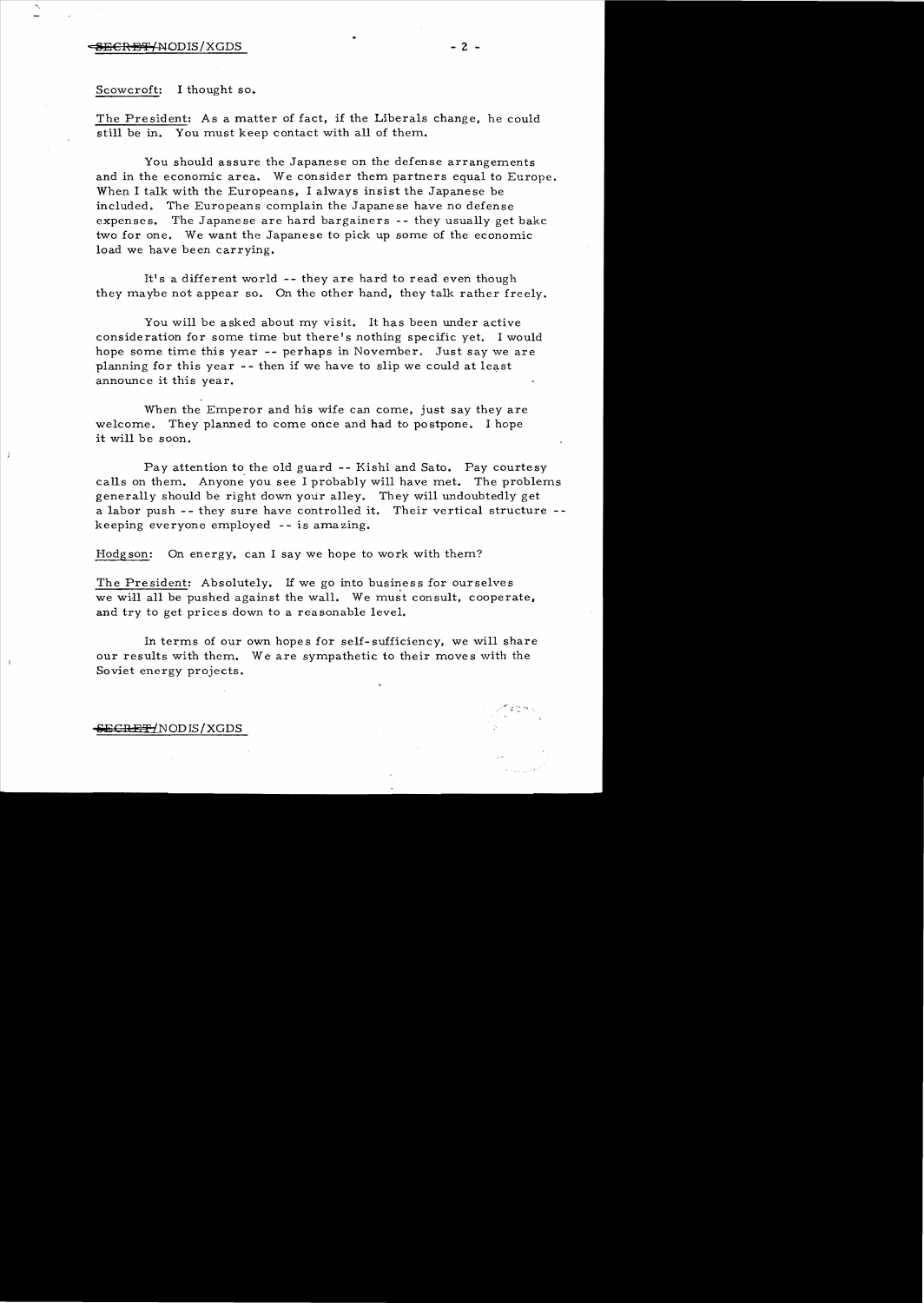# $\overline{\text{BEEE}}$ /NOD IS/XGDS - 3 -

Hodgson: We have to be careful there about the Chinese attitude.

The President: My, yes.

Hodgson: Like the pipeline is so emotional. Later it may be offensive.

Another thing -- are we serious about the NPT?

The President: Go through the motions. This is our position, but you have seen the country. You know our position.

On trade -- we are trying to get the Trade Bill through. There is Jewish opposition.

Hodgson: Our traveling Senators!

The President: The problem is our economy is so strong. Unemployment is steady but inflation is so strong. How do you feel?

Hodgson: I am not discouraged. I thought the first half would be tough. It is amazing how employment has held up.

The President: The major concern now is the financial markets, interest rates and inflation. The country needs to cut \$5-10 billion from the budget but what impact will that have in a trillion-dollar economy?

Hodgson: Businessmen bitch when it's good and when it's bad.

The President: I wouldn't trade our problems for anyone's else's --Britain, France, for example.

I am sure you will like it. Hurley built the residence. It's splendid, marvelous for entertaining. Probably one of the best in the W0r Id.

Hodgson: We will ramble around in it.

The President: Don't go overboard on entertaining. Stay within your budget. You are not expected to lose money.

Hodgson: When you come, bring Pat.

#### SECRET 'NODIS / XGDS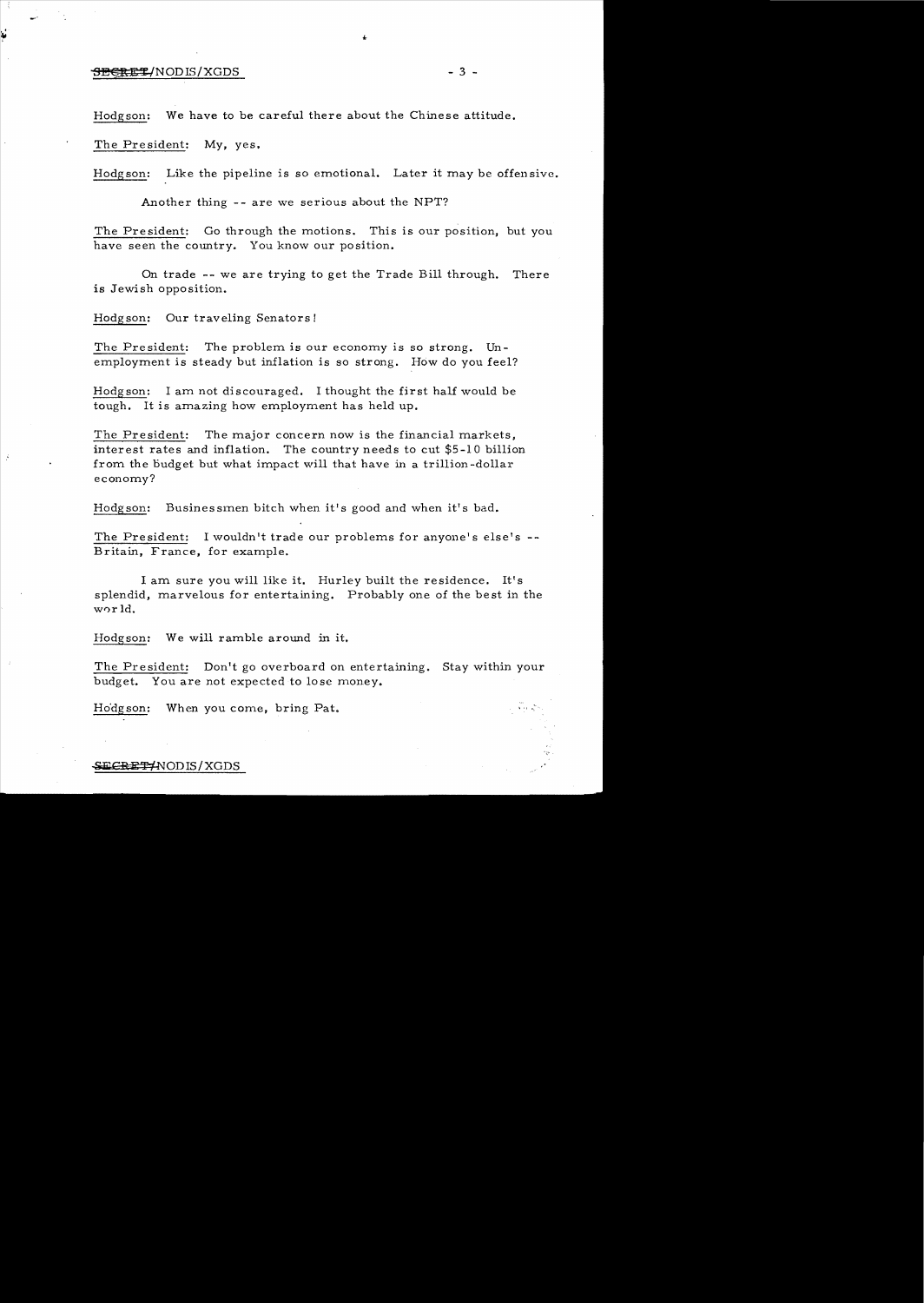Pres Hodgson  $794422 - 1225$ Mar bur H Thurs. Spend comple of donp at CINCPAC us  $(\beta_{\text{ws}})$ Un quates en proventance à borre home Hamme afather I have host entert l'Oraf prentast parts un c world. Therewere former cor/ 3 brings chammes. STRay line 2 things levely + propherhouse P Tanche lost a bit but nothing drawthous S'State Any vo uny mobe prennel changes but no jerling humips P They have come have competities of him Skeila è ma last franc. S ychunght co a un'ittenf part, if behavet change, be  $M$ art. Arme Jop en dy animants + lun aux, Conjuter Tur = justice of (Furt a deux flors et f mes, d'abiegerant Julys be embadale E mos muglan Jugo time en bef experience. Jegge avec hours longueux - voud et tout 2/01. ces been comping to by unt world -They hard to walk eventor inapter with

**DECLASSIFIED** NSC MEMO, 11/24/98, STATE DEPT. GUIDELINES State leview 3/9/04 E.O. 12958, SEC. 3.5  $\frac{1}{4}$  NARA DATE  $\frac{1}{4}$  b/ b/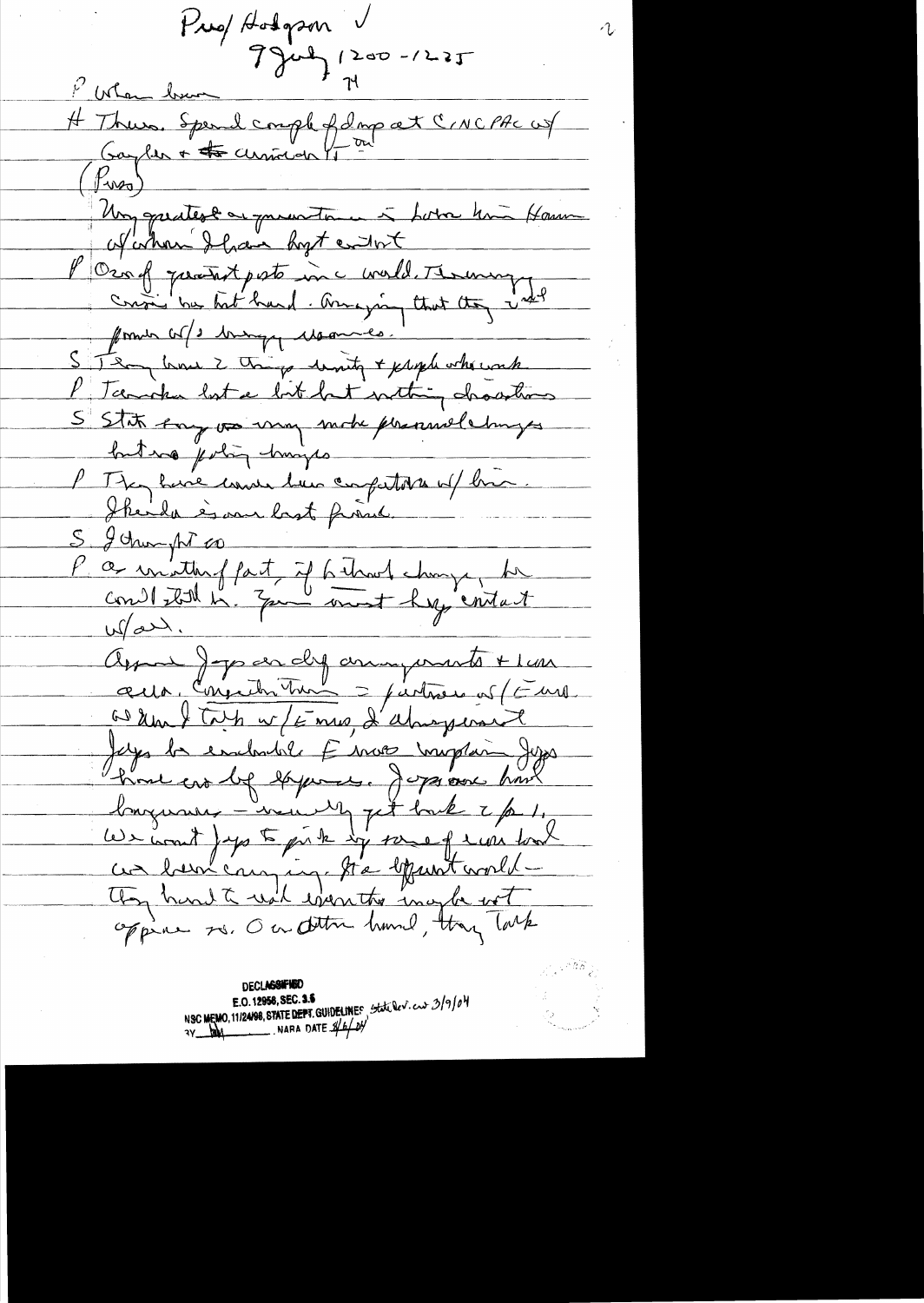cather fixely. You will be estad don't my world, that have immedia actual consecutivo for some time but inthing specific dat. Would hope son tind this year future in Nord<br>Just of my dome to some theme come due + heel & potpour. Hege that Planti Pay attention to del genard - Kishi Pioto gently should be eight down you ablen, the will industribly get a lots Ingland 1<br>15 Om may - com dany we have to l'Obsolutatif et un po inté hommes for conserved in work be pretedayed ceal. Unst consult copinate, To toget près massade. Lettres form aux bojes for set est. un will shown one wind w/ then We sympathetic & Their mars W/ Sor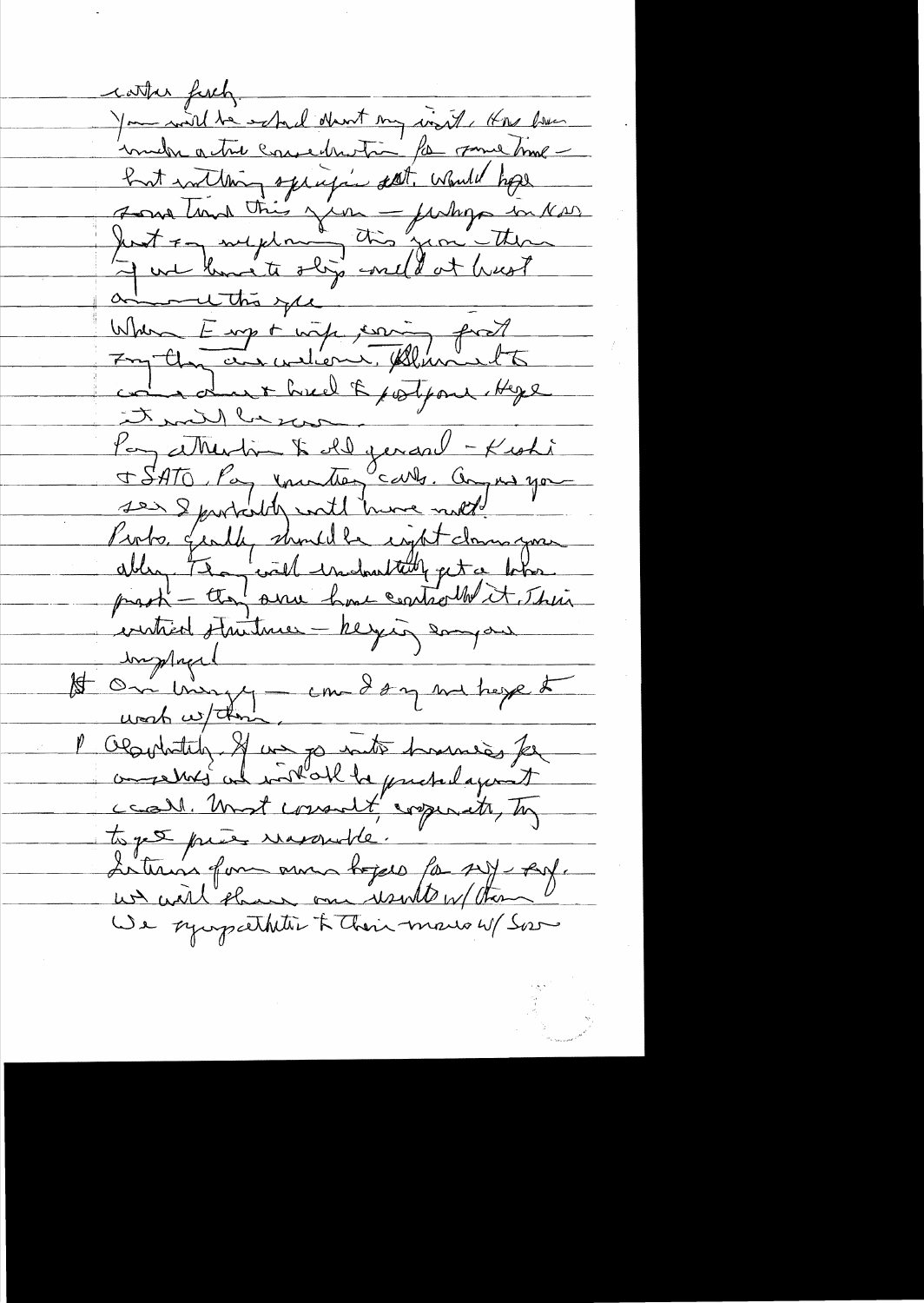He Homete hand the what Chican On Willen - An medicine opout 14PT me sto postin Trade ne top & get tradice chance. N 2 not be imaged of then glit it hay and hus fold pour commence de formandemarket. H Brasion billion dittel when to good x order P 2 mondat toute au ports for anyone else -